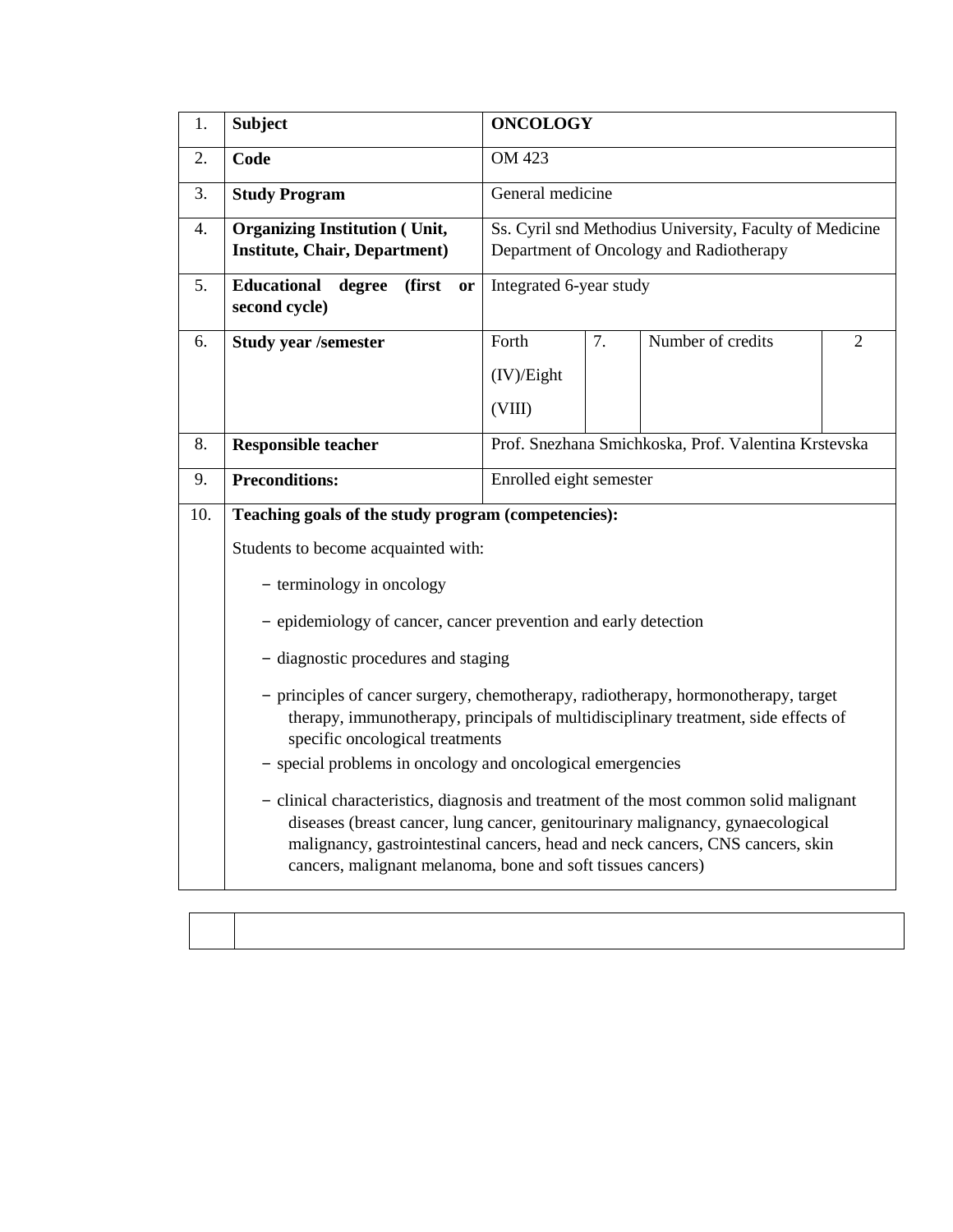| 11.<br>Content of the programme $-theory(T)$ and practise $(P)$ :<br>Module1 3T (theory)+2P (practise) classes |  |  |  |  |  |  |  |
|----------------------------------------------------------------------------------------------------------------|--|--|--|--|--|--|--|
| - Introduction to oncology, oncological terminology and cancer related terms                                   |  |  |  |  |  |  |  |
| - Epidemiology of cancer                                                                                       |  |  |  |  |  |  |  |
| - Cancer prevention, screening, early diagnosis                                                                |  |  |  |  |  |  |  |
| - Pathology and molecular biology of cancer                                                                    |  |  |  |  |  |  |  |
| - Approach to cancer patient                                                                                   |  |  |  |  |  |  |  |
| - Tissue diagnosis in cancer                                                                                   |  |  |  |  |  |  |  |
| - Evaluation of patient, imaging modalities, staging                                                           |  |  |  |  |  |  |  |
| Module2<br>$3T$ (theory)+5P (practise) classes                                                                 |  |  |  |  |  |  |  |
| 1. Therapeutic modalities in oncology<br>- Surgical oncology                                                   |  |  |  |  |  |  |  |
| - Radiotherapy                                                                                                 |  |  |  |  |  |  |  |
| - Chemotherapy                                                                                                 |  |  |  |  |  |  |  |
| - Hormonotherapy                                                                                               |  |  |  |  |  |  |  |
| - Target therapy                                                                                               |  |  |  |  |  |  |  |
| - Immunotherapy                                                                                                |  |  |  |  |  |  |  |
| Multidisciplinary approach<br>2.<br>Acute and chronical side effects of cancer therapy<br>3.                   |  |  |  |  |  |  |  |
| 3T (theory)+5P (practise) classes<br>Module3                                                                   |  |  |  |  |  |  |  |
| 1. Malignant tumours of thorax                                                                                 |  |  |  |  |  |  |  |
| - Lung cancer                                                                                                  |  |  |  |  |  |  |  |
| - Breast cancer                                                                                                |  |  |  |  |  |  |  |
| - Mediastinal tumours                                                                                          |  |  |  |  |  |  |  |
| Module4<br>5T (theory)+5P (practise) classes<br>- Genitourinary malignancy                                     |  |  |  |  |  |  |  |
| - Gynaecological malignancy                                                                                    |  |  |  |  |  |  |  |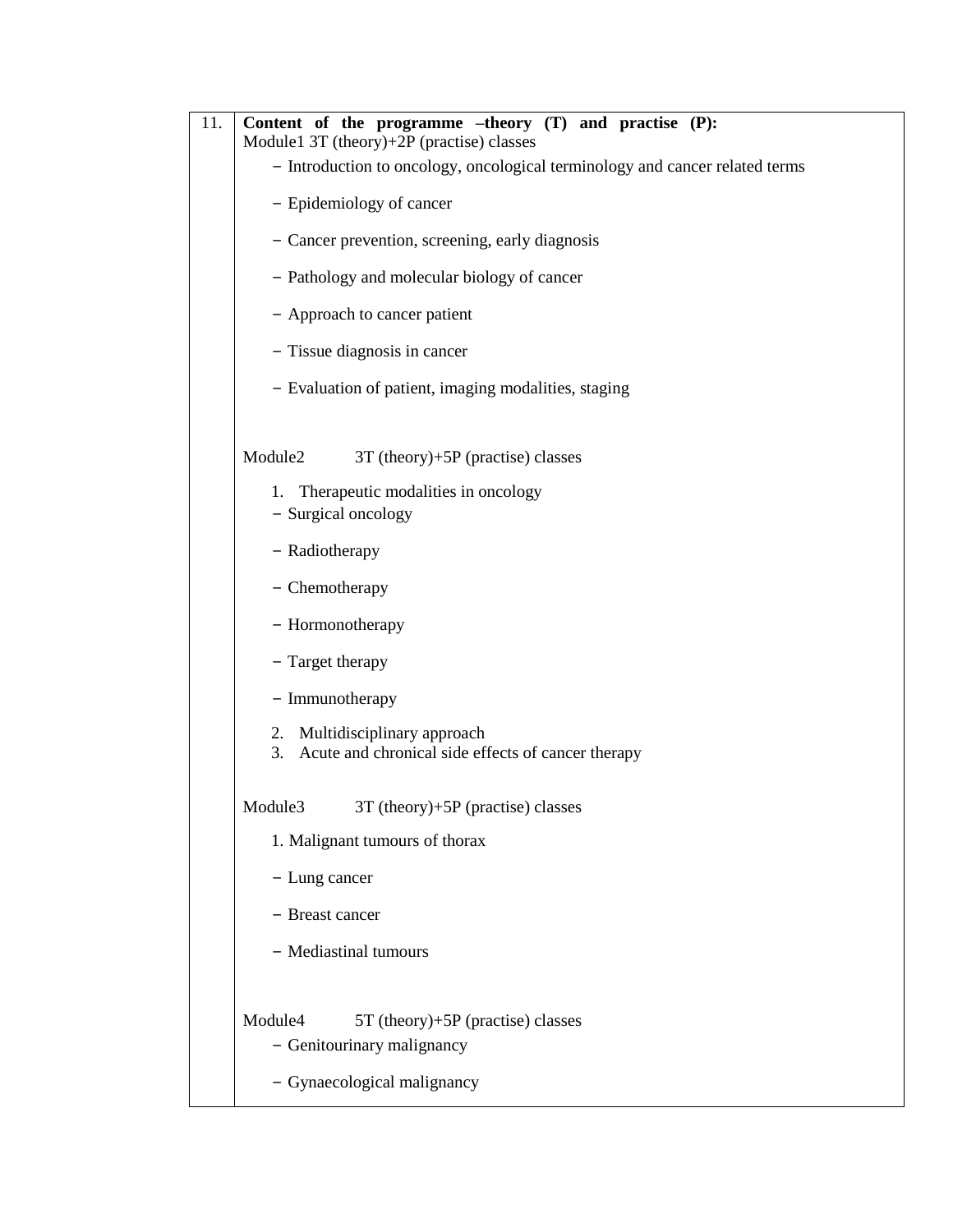| - Gastrointestinal cancers                                                                       |
|--------------------------------------------------------------------------------------------------|
| - Head and neck cancers                                                                          |
| - CNS cancers                                                                                    |
| - Skin cancers and malignant melanoma                                                            |
| - Bone and soft tissues cancers                                                                  |
| Module5<br>$3T$ (theory)+ $3P$ (practise) classes                                                |
| Special problems in oncology and oncological emergencies<br>1.<br>- Raised intracranial pressure |
| - Spinal cord compression                                                                        |
| - Bone marrow suppression                                                                        |
| - Malignant effusions                                                                            |
| - Superior vena cava obstruction                                                                 |
| - Hypercalcemia                                                                                  |
| - Paraneoplastic neurological syndromes                                                          |
| - Cancer vein thrombosis                                                                         |
| 2. Cancer pain<br>Terminally ill patient<br>3.                                                   |
|                                                                                                  |
|                                                                                                  |
|                                                                                                  |
|                                                                                                  |
|                                                                                                  |
|                                                                                                  |
|                                                                                                  |
|                                                                                                  |
|                                                                                                  |
|                                                                                                  |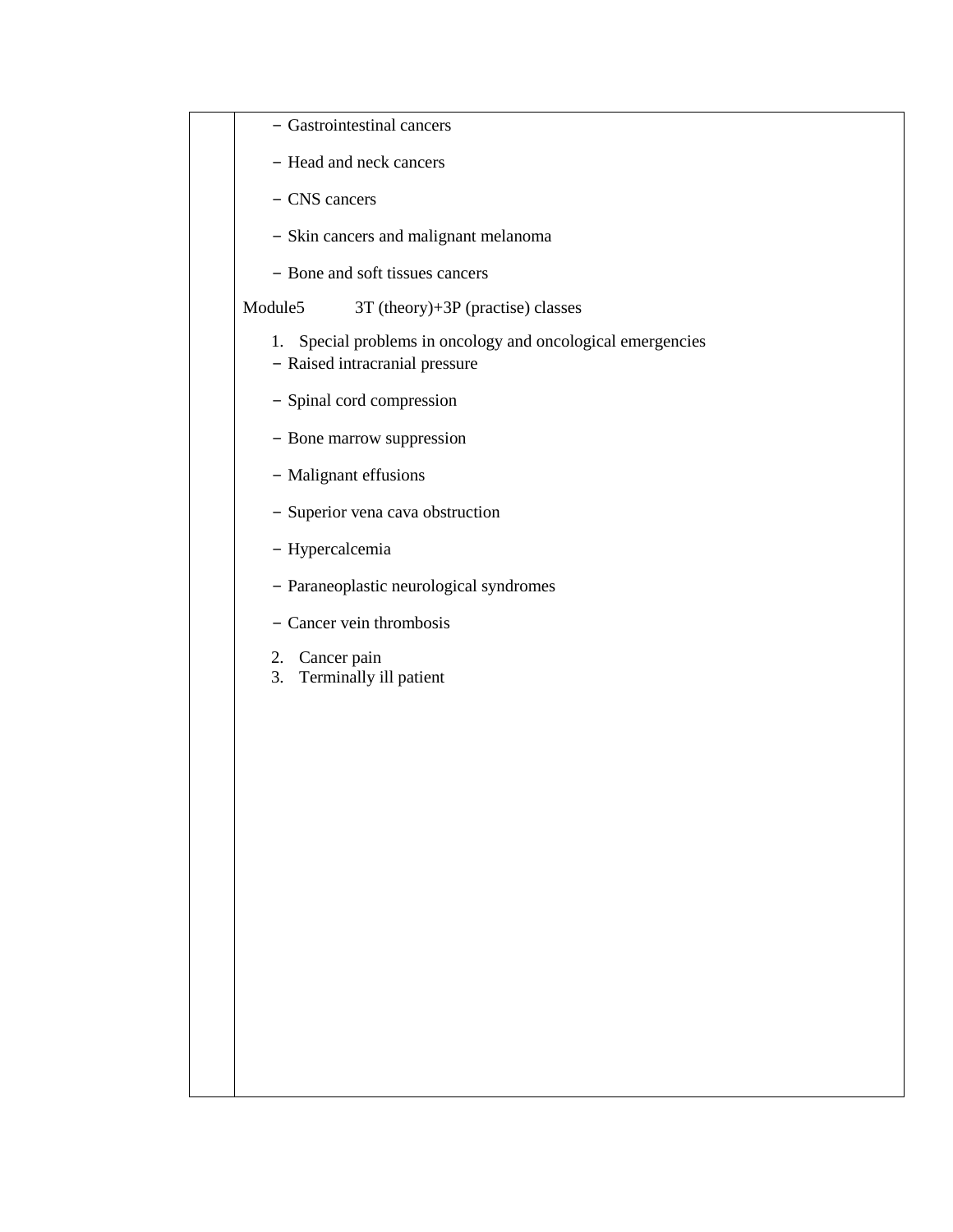| 12. | <b>Methods of studying:</b> Theoretical and interactive lectures organised in 5 thematic modules<br>concurently with practical group work and exercises |      |                                                                                                     |                                |          |  |  |
|-----|---------------------------------------------------------------------------------------------------------------------------------------------------------|------|-----------------------------------------------------------------------------------------------------|--------------------------------|----------|--|--|
| 13. | Total available time:                                                                                                                                   |      |                                                                                                     | 60 classes                     |          |  |  |
| 14. | <b>Organization of the course</b>                                                                                                                       |      | 45 classes-theoretical course, practical course,<br>seminars<br>15 classes-home individual learning |                                |          |  |  |
| 15. | <b>Forms of teaching</b><br>activities                                                                                                                  | 15.1 |                                                                                                     | Theoretical course             | 20 hours |  |  |
|     |                                                                                                                                                         | 15.2 | <b>Practicals</b>                                                                                   | course.<br>team work, seminars | 25 hours |  |  |
| 16. |                                                                                                                                                         | 16.1 | Practice                                                                                            |                                |          |  |  |

|     |            | Other forms of                                                  | 16.2 | Individual tasks                                          |                                               |             |
|-----|------------|-----------------------------------------------------------------|------|-----------------------------------------------------------|-----------------------------------------------|-------------|
|     | activities |                                                                 | 16.3 | Individual<br>(home)                                      | 15 hours                                      |             |
|     |            |                                                                 |      | learning                                                  |                                               |             |
| 17. |            | <b>Assessment of knowledge:</b>                                 |      |                                                           |                                               | points      |
|     | 17.1       | <b>Tests</b>                                                    |      |                                                           |                                               | min.-max.   |
|     |            |                                                                 |      | Continual assessment 1(test)<br>Included Module 1,2 and 3 |                                               | $20 - 32$   |
|     |            | Final exam                                                      |      | Subject:                                                  |                                               |             |
|     |            |                                                                 |      | Included Module 4 and 5                                   |                                               |             |
|     |            |                                                                 |      | 29-49 points                                              | Written exam (test)+Practical exam+ Oral exam | total       |
|     |            |                                                                 |      | min.-max.                                                 |                                               |             |
|     |            |                                                                 |      | Written exam<br>points                                    |                                               | 21-37       |
|     |            |                                                                 |      | Practical and Oral exam                                   |                                               | 8-12 points |
|     | 17.2       | Seminar<br>paper/project<br>(presentation: written<br>and oral) |      | Seminar works                                             |                                               |             |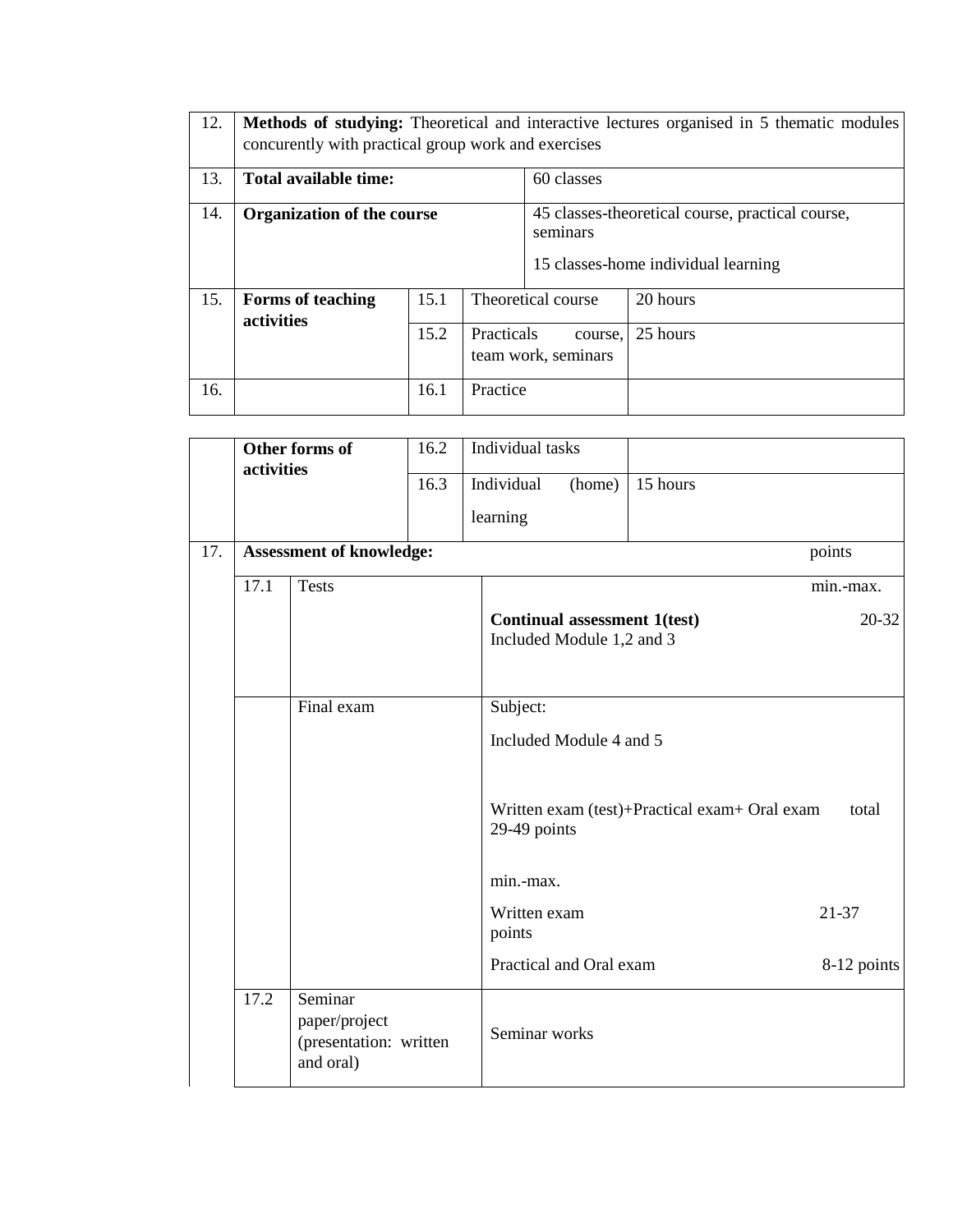|     | 17.3                                                              |                | Active participation                         |                                    |                                                                          |                                                                    | min.-max.                                                                                                                                                                                                                                                                                                                                                                |                         |  |
|-----|-------------------------------------------------------------------|----------------|----------------------------------------------|------------------------------------|--------------------------------------------------------------------------|--------------------------------------------------------------------|--------------------------------------------------------------------------------------------------------------------------------------------------------------------------------------------------------------------------------------------------------------------------------------------------------------------------------------------------------------------------|-------------------------|--|
|     |                                                                   |                |                                              |                                    | Theoretical course<br>Practical course                                   |                                                                    | points 1-3<br>points 10-16                                                                                                                                                                                                                                                                                                                                               |                         |  |
|     |                                                                   |                |                                              |                                    |                                                                          |                                                                    |                                                                                                                                                                                                                                                                                                                                                                          |                         |  |
| 18. | Grading criteria:<br>(points/grade)                               |                |                                              | up to 59 points                    |                                                                          |                                                                    | $5$ (five) F                                                                                                                                                                                                                                                                                                                                                             |                         |  |
|     |                                                                   |                |                                              | 60 to 68 points                    |                                                                          |                                                                    | $6$ (six) E                                                                                                                                                                                                                                                                                                                                                              |                         |  |
|     |                                                                   |                |                                              |                                    | 69 to 76 points                                                          |                                                                    |                                                                                                                                                                                                                                                                                                                                                                          | $7$ (seven) D           |  |
|     |                                                                   |                |                                              |                                    | 77 to 84 points                                                          |                                                                    |                                                                                                                                                                                                                                                                                                                                                                          | 8 (eight) C             |  |
|     |                                                                   |                |                                              |                                    | 85 to 92 points                                                          |                                                                    |                                                                                                                                                                                                                                                                                                                                                                          | $\overline{9}$ (nine) B |  |
|     |                                                                   |                |                                              |                                    | 93 to 100 points                                                         | $10$ (ten) A                                                       |                                                                                                                                                                                                                                                                                                                                                                          |                         |  |
| 19. | Requirements for                                                  |                |                                              |                                    |                                                                          |                                                                    | <b>Conditional criteria for assessment of knowledge:</b>                                                                                                                                                                                                                                                                                                                 |                         |  |
| 20. | signature and taking the<br>final exam<br>Language of instruction |                |                                              | 7.<br>8.<br>9.<br>Macedonian       | the final exam.                                                          |                                                                    | In order to take the signature, the student should obtain<br>minimum points in both theoretical and practical courses.<br>In order to take the final exam, the student should obtain the<br>minimum points in the continual assessment.<br>If the student has not obtained the minimum points in the<br>continual assessment, he/she will be obligated to pass it before |                         |  |
| 21. | Method of monitoring<br>quality<br>of<br>the<br>teaching process  |                |                                              | theoretical and practical lessons. |                                                                          | Attendance of students to classes and interactive participation in |                                                                                                                                                                                                                                                                                                                                                                          |                         |  |
| 22. | Literature                                                        |                |                                              |                                    |                                                                          |                                                                    |                                                                                                                                                                                                                                                                                                                                                                          |                         |  |
|     |                                                                   |                | Mandatory textbooks                          |                                    |                                                                          |                                                                    |                                                                                                                                                                                                                                                                                                                                                                          |                         |  |
|     |                                                                   |                | Author                                       |                                    | Title                                                                    |                                                                    | Publisher                                                                                                                                                                                                                                                                                                                                                                | Year                    |  |
|     |                                                                   | $\mathbf{1}$   | Vincent de Vita                              |                                    | Cancer: Principles                                                       |                                                                    | 10th edition AVAILABLE                                                                                                                                                                                                                                                                                                                                                   | 2014                    |  |
|     |                                                                   |                |                                              |                                    | and Practice of<br><b>Oncology</b>                                       |                                                                    | <b>ONLINE</b>                                                                                                                                                                                                                                                                                                                                                            | AT                      |  |
|     | 22.1                                                              |                |                                              |                                    |                                                                          |                                                                    | LWWHealthLibrary.com/on<br>cology.                                                                                                                                                                                                                                                                                                                                       |                         |  |
|     |                                                                   | $\overline{2}$ | David<br>J.<br>Daniel G.<br>Haller, Cornelis | Kerr,                              | Oxford Textbook<br><b>Oncology</b><br>$\sigma f$<br><b>Third Edition</b> |                                                                    | <b>Oxford Textbook</b>                                                                                                                                                                                                                                                                                                                                                   | 2016                    |  |
|     |                                                                   |                | J. H. van de                                 |                                    |                                                                          |                                                                    |                                                                                                                                                                                                                                                                                                                                                                          |                         |  |
|     |                                                                   |                | Velde, and                                   |                                    |                                                                          |                                                                    |                                                                                                                                                                                                                                                                                                                                                                          |                         |  |
|     |                                                                   |                | Michael                                      |                                    |                                                                          |                                                                    |                                                                                                                                                                                                                                                                                                                                                                          |                         |  |